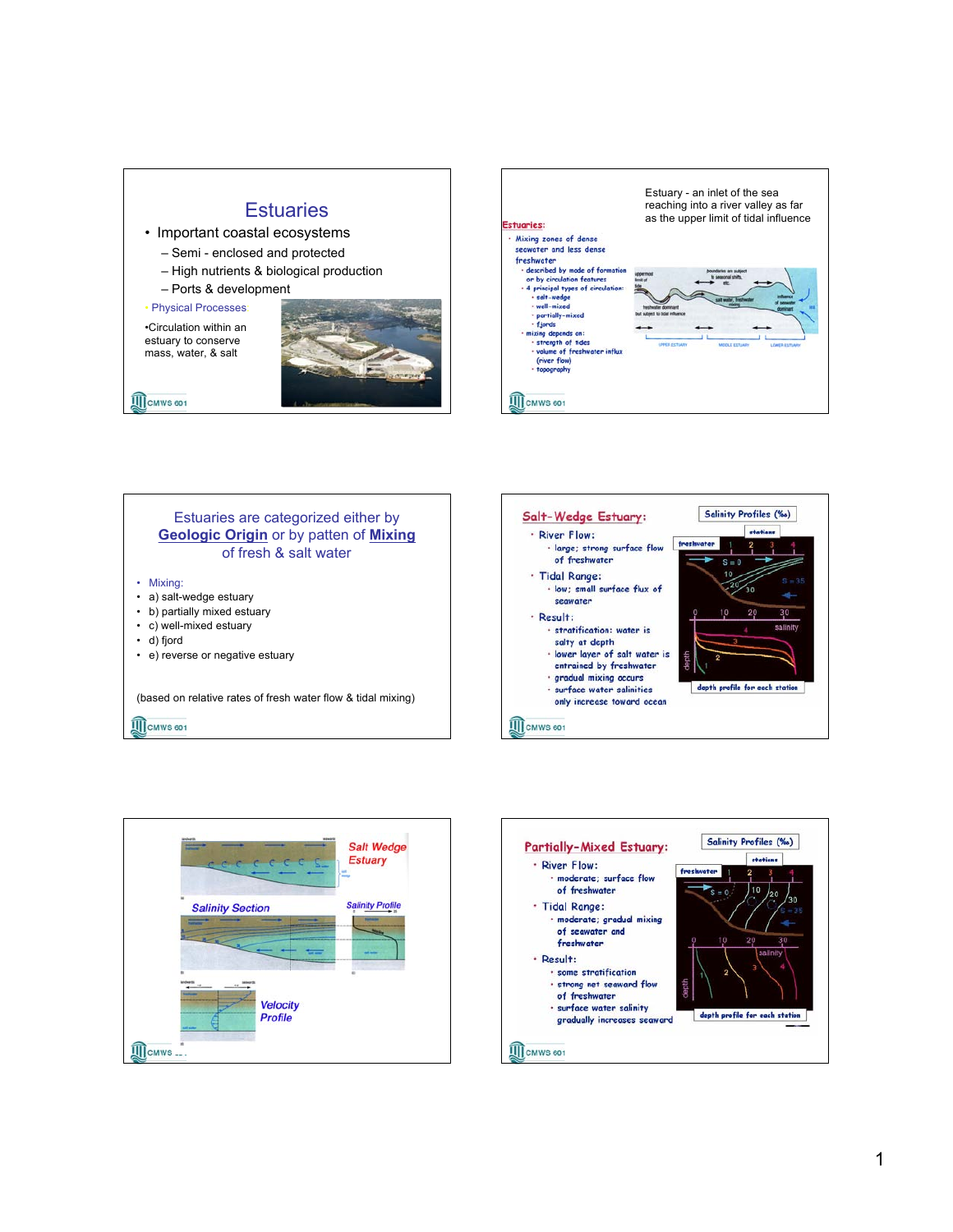

## Coastal Plain Salt Marsh Estuary • sediment infilling from river;

**TE** CMWS 601

- sedimentation much more extensive in salt marsh
- Carolinas to Florida narrow tidal inlets, exchange into estuary proper - drainage canals









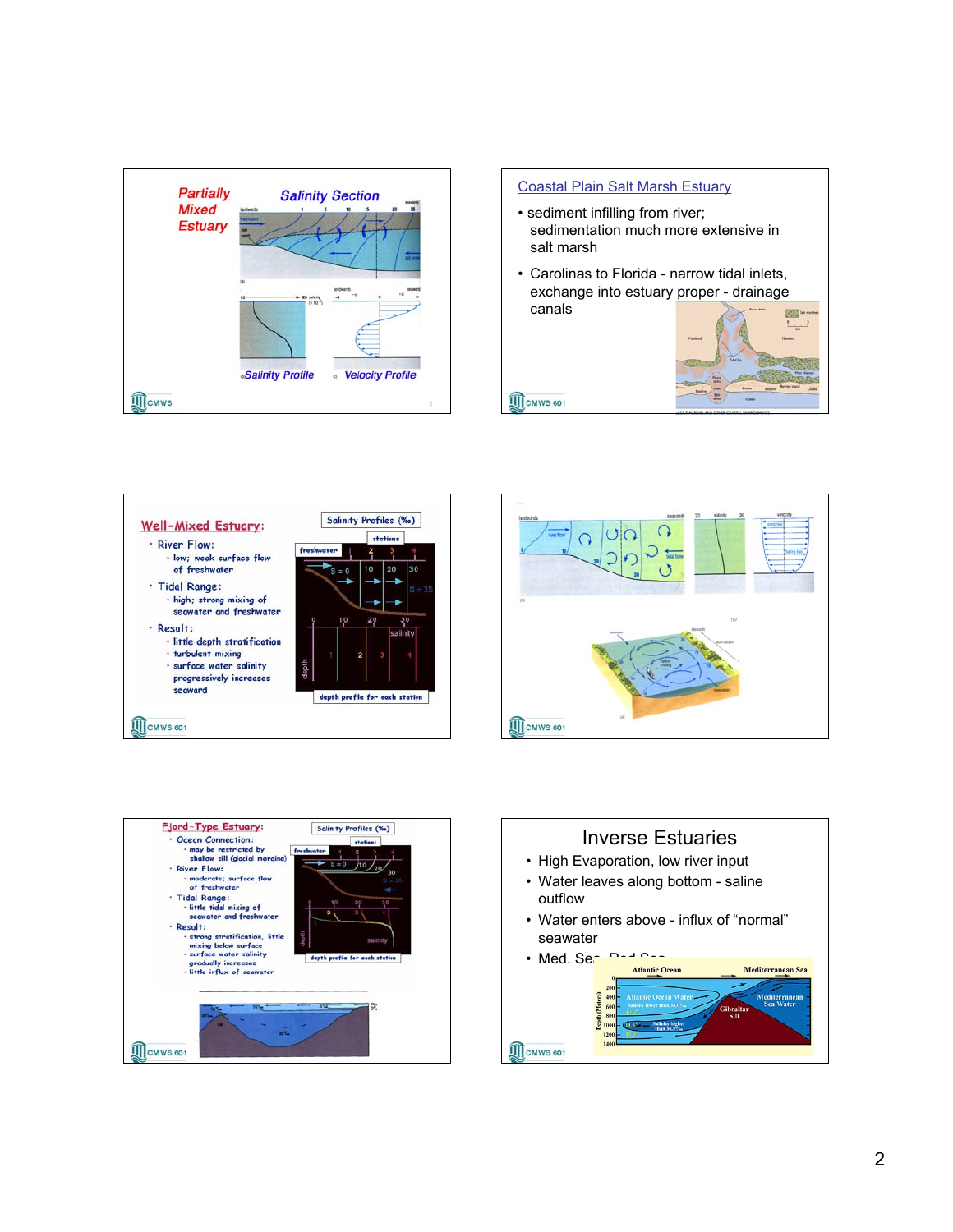

•Mass In = Mass Out

• "per unit volume" means M / Vol =  $\rho$ 

•Fluid conserves mass by adjusting its flow (its velocity)

•We are only considering advection and ignoring diffusion

**TE** CMWS 601